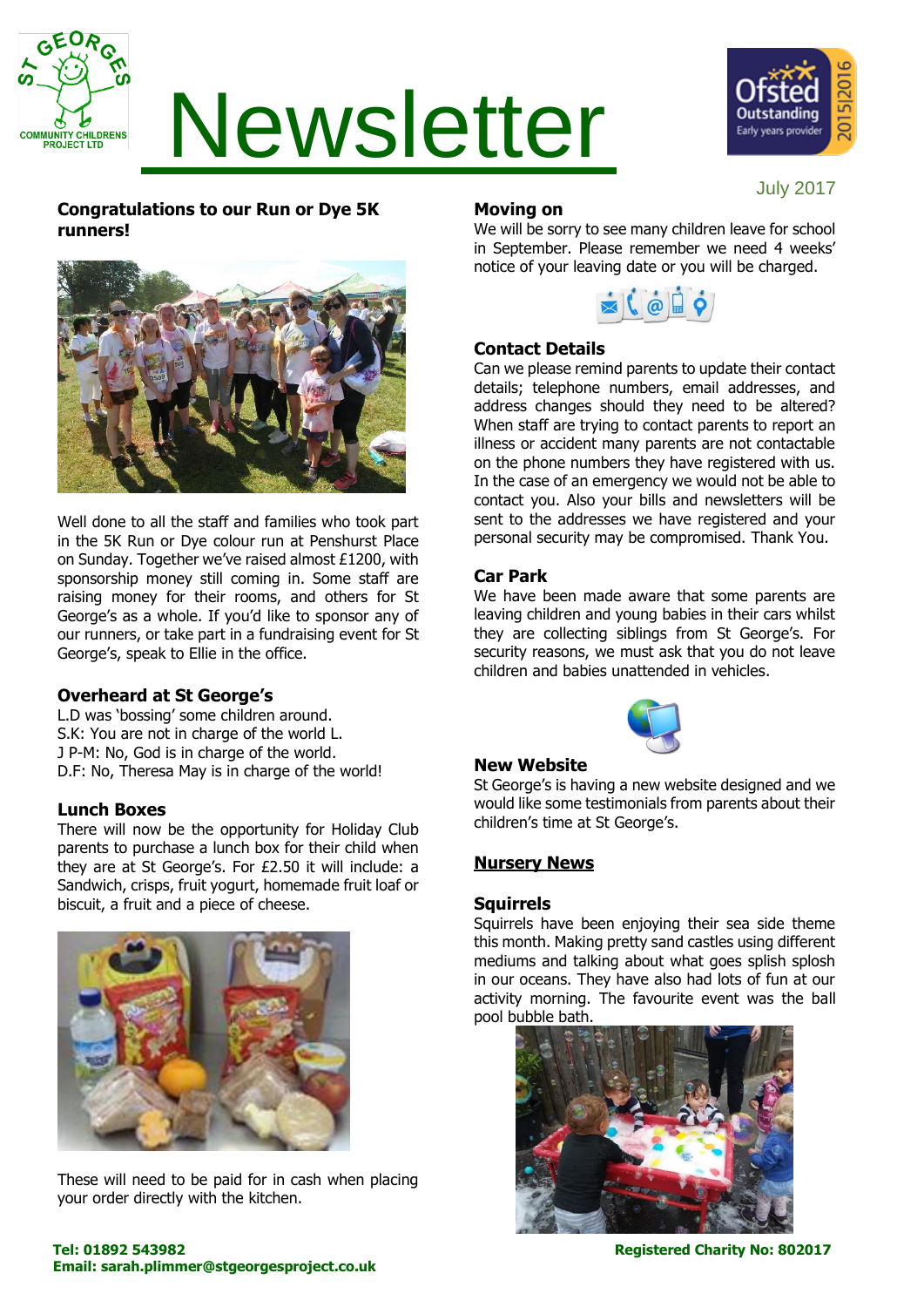#### **Moles**

Moles have been busy making bits for their space display using shaving foam, paint, foil and handprints to make it look out of this world!



The children have also crafted Father's Day cards with their hands and feet. Now Moles are looking at 'When we were young' bringing in baby pictures of themselves and staff to display and discuss. Moles are fascinated that their keyworkers were also babies once. Hopefully this will also help several of the children better understand the new additions to their families who will be arriving soon!

#### **Badgers**



Sports

Day was a success and nearly £200 has been raised so far. If anyone else has any sponsorship money please bring it in. As part of celebrating the 39 school leavers time in Badgers we are preparing to take them on some day trips with their friends in Little Dragons and helping them practice their dance moves for the Leavers Party on 13<sup>th</sup> July. Then they will be starting their new theme of African Animals.

#### **Little Dragons Playgroup**

Little Dragons went to Barnett's Wood for a picnic. They are busy planning more outings for the children.



They have decorated their room with new displays on a summer theme including: flowers, butterflies and bees and the seaside. They made a submarine out of cardboard boxes and discovered under the sea animals in shaving foam, spaghetti and custard. The children and their parents had a fantastic time during their Sport's day where they have raised an amazing £244 so far! If we could please ask parents to return any forms and sponsorship money before the end of the school term.

#### **Fundraising news**

#### **We've been shortlisted for a Nursery World Award!**



We're delighted to share the news that St George's have been shortlisted for a Nursery World Award. We're a finalist in the Community Support category, which recognises how our subsidised childcare places make a difference to families in need. The awards ceremony takes place on Saturday 23 September – fingers crossed we're a winner!